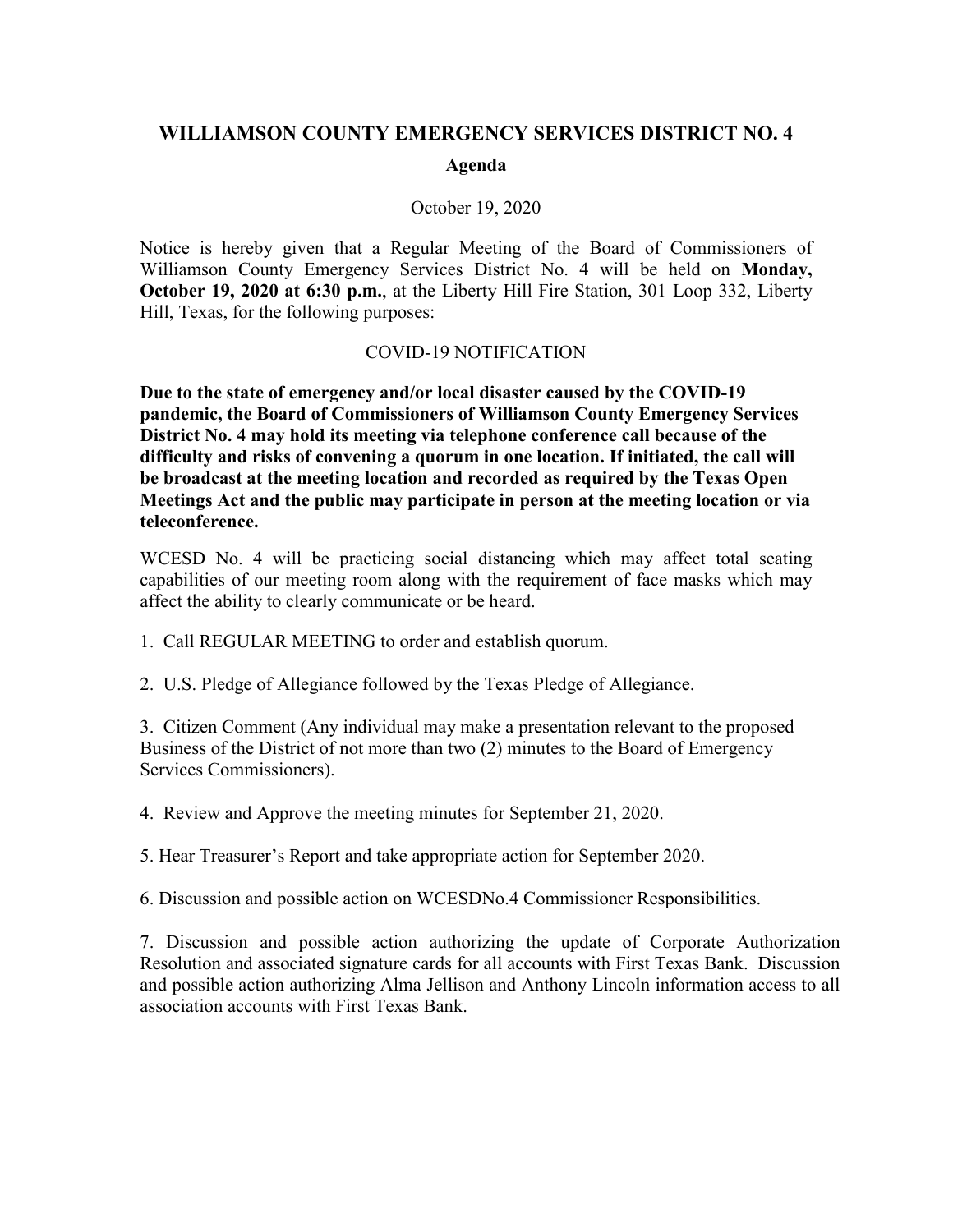8. Discussion and possible action authorizing the update of Resolution of Lodge, Association or Other Similar Organization Contract and associated signature cards for all accounts with Vera Bank. Discussion and possible action authorizing Alma Jellison and Anthony Lincoln information access to all association accounts with Vera Bank.

9. Discussion and possible action authorizing staff to obtain ESD Debit Cards for certain staff members.

10. Discussion and possible action for Apparatus Purchase to improve roadway safety and risk management.

# 11. See **Supplemental Agenda for Election Items**.

12. Discussion and possible action on status of design, architectural and engineering work, architectural and engineering consultants and construction on Fire Station #3.

13. Receive monthly report from the Fire Chief regarding emergency operations, response times, call volume, training, management activities and personnel and consider taking related action.

14. Announcements. Set the next meeting date.

15. Adjourn.

The Board may retire to Executive Session any time between the meeting's opening and adjournment for any purpose authorized by the Texas Open Meetings Act, including, but not limited to: consultation with legal counsel (Section 551.071 of the Texas Government Code); personnel matters (Section 551.074) and/or discussion of real estate acquisition (Section 551.072). Action, if any, will be taken in open session.

"Williamson County Emergency Services District No. 4 is committed to compliance with the Americans with Disabilities Act. Reasonable modifications and equal access to communications will be provided upon request. Please call Dan Clark, President for Williamson County Emergency Services District No. 4 at (512) 515-5165 for information. Hearing impaired or speech disabled persons equipped with telecommunication devices for the deaf may utilize the statewide Relay Texas Program by dialing 7-1-1 or 1-800-735-2988."

More information about the Relay Texas Program may be found at relaytexas.com.

Regular Meetings of the District are normally held on the third Monday of each month**.**

Anthony Lincoln Fire Chief, Williamson County ESD No. 4 Date Posted: